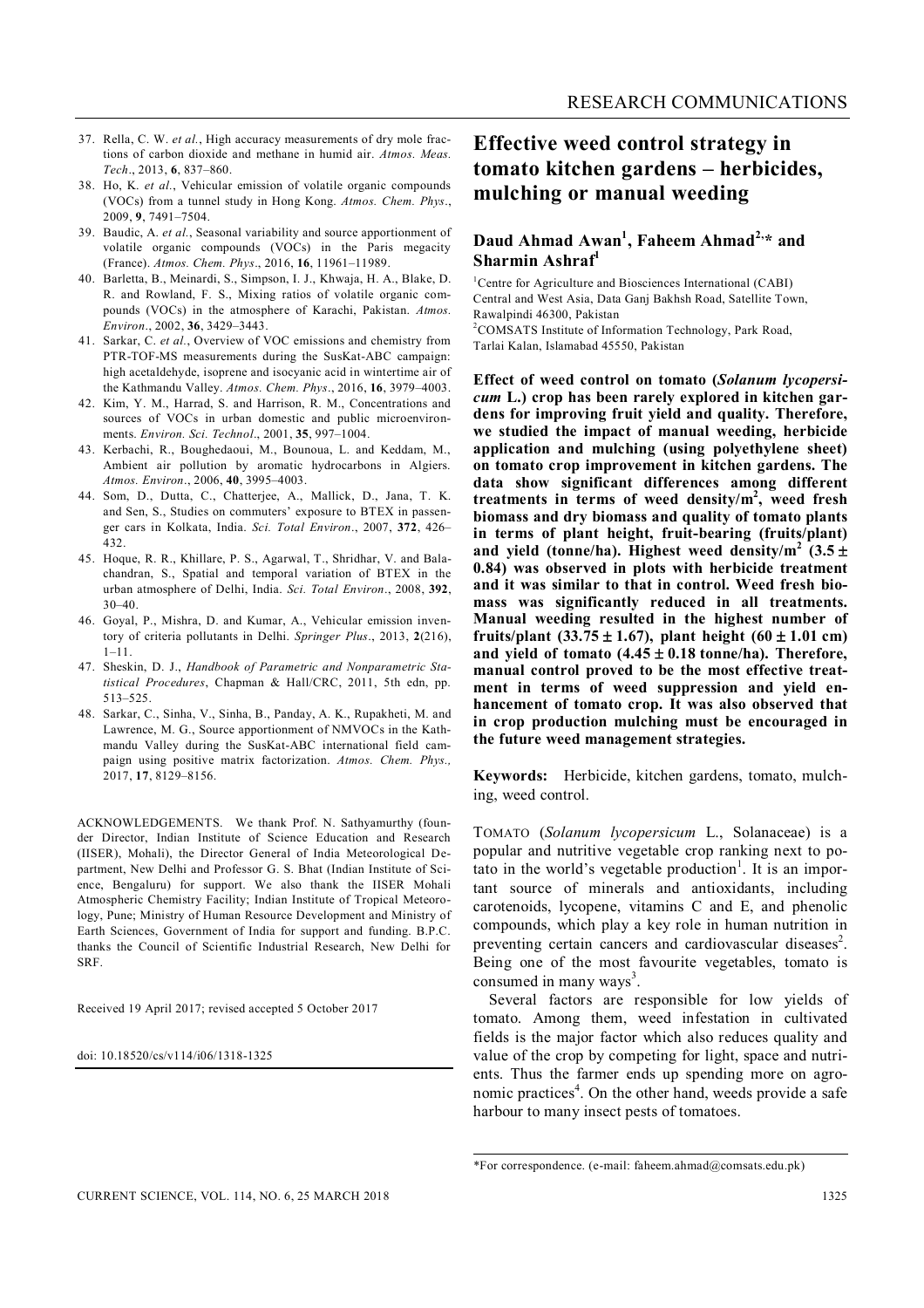In tomato production, although weed control has always been a vital constituent, its significance has increased since the introduction of sweet potato whitefly and development of the associated irregular ripening problems. Good weed control has been reinforced due to the increased incidences of various viral disorders of tomato plants. Weed control during the first four weeks is critical in many vegetable crops<sup>5</sup>. Marana *et al.*<sup>6</sup> estimated the critical period of weed competition to be 30–40 days after sowing, when the presence of weeds reduced fruit yield by 70% depending on stage and duration of competition<sup>7</sup>. These yield losses, in severe weed infestation, may rise up to 95% in tomato yield if no control strategy is employed<sup>8</sup>.

Feeding the growing world population in terms of food production and security is one of the biggest challenges of the current era<sup>9</sup>. Increased prices of agricultural produce and inflation are limiting the availability of organic and healthy vegetables to most urban inhabitants<sup>10</sup>. Hence it is important to encourage urban communities to utilize the open spaces in their backyards to produce their own  $food^{11,12}$ . With these objectives, the Centre for Agriculture and Bioscience International (CABi), Pakistan Chapter had initiated the Kitchen Gardening Training Programme for Women of Pakistan to produce kitchen crops for domestic use. As weed infestation in these small areas is the most common yield-limiting factor, this study was designed to evaluate weeding strategies to ensure clean and healthy vegetable production.

Several types of weed control practices are common in vegetable gardening, including manual hoeing, chemical control and mulching. Herbicides show excellent performance when soil moisture is high. Post emergence herbicides work best on plants that are not stressed for moisture. Non-stressed plants translocate the herbicide from where it is absorbed (mostly leaves) to the site of  $action<sup>13,14</sup>$ . Although herbicides can be effective in controlling weeds, they involve high cost, which is beyond the budget of small farmers in Pakistan. Moreover, chemical weed control also has its associated limitations at the time of application, including requirement of proper soil moisture, right stage of weed life cycle and soil compaction in field where power-driven rotary tillers are used for soil incorporation<sup>15,16</sup>. In addition, herbicide application requires particular equipment and expertise to ensure that proper rates are applied, and that human health and safety are not compromised.

Cultural practices such as hoeing and mulching are a well acknowledged and effective non-chemical weed control approaches. In mulching, soil surface is covered with different materials, including shredded plant materials, pebbles, plastic sheets and paper<sup>17</sup>, which restrict weed germination by blocking sunlight and/or access to atmospheric oxygen for germination<sup>18</sup>. This practice may have additional benefits for farmers by conserving soil moisture. Whereas manual hoeing and picking of weed plants

from crop can prove to be more efficient in small-scale gardening.

As limited recommendations are available for weed control on tomato production in kitchen gardens, this study was designed to develop an integrated weed control strategy using different weed control methods. The main objective was to evaluate the different weed control methods in terms of their effectiveness and efficiency.

To study the effect of different weed control methods on the yield of tomato crops in kitchen gardens, an experiment was conducted at the Kitchen Gardening Training Centre for Women, Faisalabad, Pakistan. In this study, manual weeding was compared with mulching (using black plastic sheets) and herbicide application.

Four of the common weed species, including foxtail (*Phalaris minor*), wild oats (*Avaena sativa*), goosefoot (*Chinopodium album*) and wild mustard (*Sinapis arvensis*) were selected for the study. To ensure uniform weed density across treatments, 10 seeds of each weed species were mixed and planted in each plot. Soon after germination, excess plants were thinned to keep uniform plant density of 4 plants/ $m^2$ . Two commercial varieties of tomato, viz. 'Naqeeb' and 'Riogrande' were selected for the study. Thirty days after sowing the seeds in the nursery, young seedlings were transplanted in raised seed beds at 30 cm distance, while the beds were 60 cm apart. Fertilizers were applied at recommended commercial rate and nitrogen was applied in two equal splits (first at the time of transplantation and second 30 days after transplantation). Synthetic herbicides – fenoxaprop-*p*-ethyl (Puma Super ® 750 EW Bayer Crop Science, Pakistan) and metribuzin (Sencor®70 WP, Bayer Crop Science, Pakistan) were applied at recommended rates using a flat fan nozzle sprayer for controlling both the grasses and the broadleaved weeds respectively. In comparison, mulching was done by spreading black plastic sheets in furrows and bed. The seedlings were transplanted on raised beds through 2 cm holes cut in the sheets. Weed density/ $m^2$ , fresh and dry biomass of weed (kg/ha), tomato plant height (cm), number of fruits/plant and tomato yield (t/ha) were recorded as response indicators. Weed density was recorded 20 days after transplantation from the central three rows using visual counts/ $m^2$  quadrant.

The experiment was laid out in a randomized complete block design with three replicates for each cultivar. As no significant differences were recorded between two cultivars  $(F_{1,16} = 0.961; P = 0.342)$ , their data were pooled and reanalysed for presentation. Data collected were analysed using SPSS, first for normalization and assumption of homoscedasticity, and then ANOVA test was applied. On obtaining significant results, least significance difference test was used for comparison of means to identify the significant components of the treatment means<sup>19</sup>. The relationship between different factors was subjected to Pearson's correlation to generate a correlation matrix.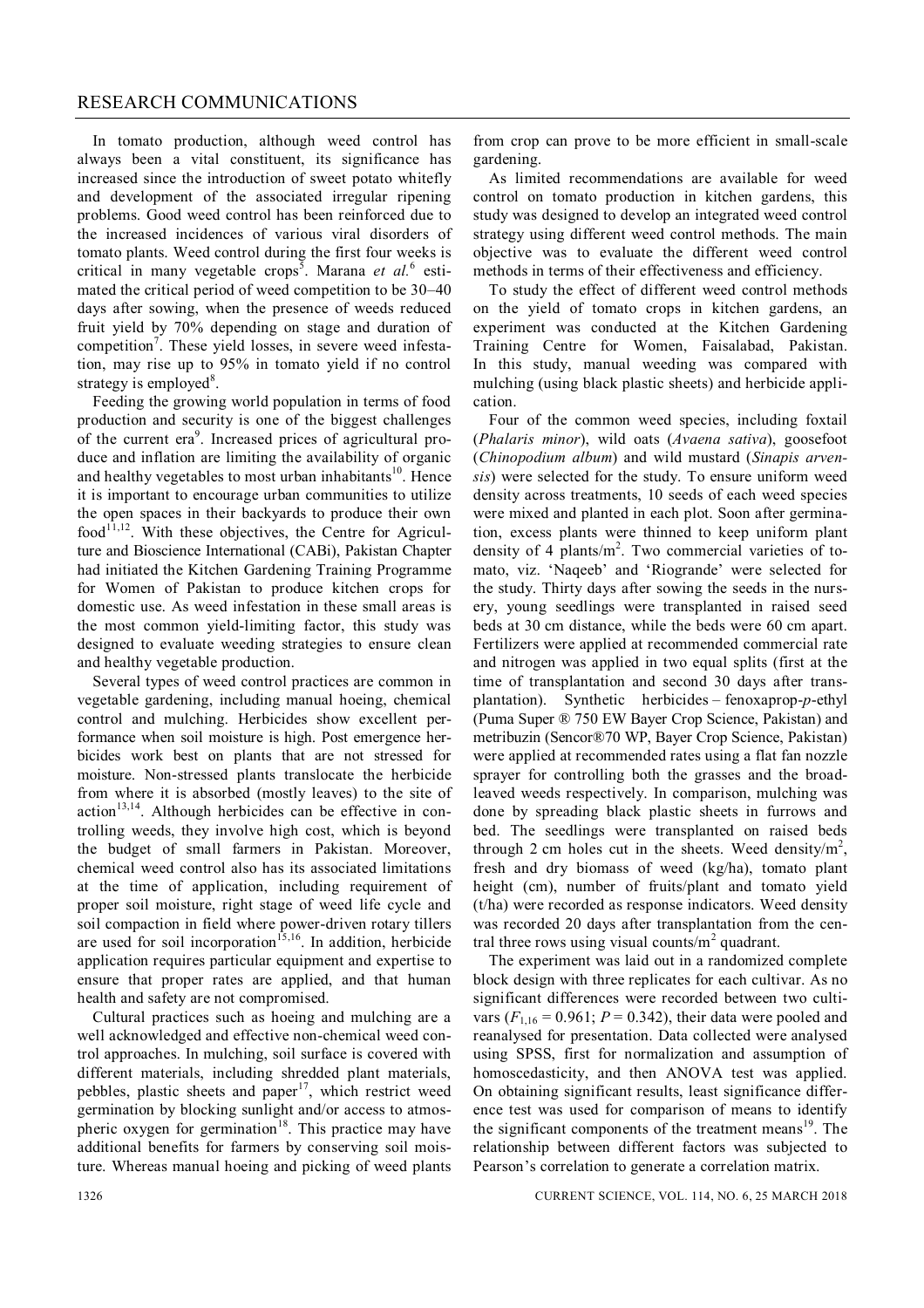

**Figure 1.** Effect of various weed control methods on (*a*) weed density; (*b*) weed fresh biomass; (*c*) weed dry biomass in tomato kitchen gardens, (*d*) plant height; (*e*) number of fruits/plant and ( *f* ) yield of tomato. Bars represent means and error bars are 95% CI. Bars sharing the same letters do not differ statistically from one another (*P* > 0.05; LSD test for multiple pairwise comparisons).

The data on weed density/ $m^2$  showed that all the weed control methods had significantly reduced the weed cover compared to that in plots where no weeding was done  $(F_{3,20} = 3.282; P = 0.042;$  Figure 1 *a*). Highest weed control was observed in plots with manual weeding (Figure 1 *a*). However, it was not significantly different from the plots treated with herbicide. The plots where mulching was practised had significantly lower weed density than other treated plots (Figure 1 *a*). No significant correlation between weed density in each plot with weed biomass was observed  $(r = 0.314, n = 24, P = 0.135, two-tailed;$ Table 1 and Figure 2 *a*). However, the weed fresh and dry biomass were significantly different in each treatment plot compared to the control  $(F_{3,20} = 20.147; P \le 0.001$ and  $F_{3,20} = 8.385$ ;  $p < 0.01$  respectively). Weeds in control plots (with no weeding) accumulated significantly high biomass (both as fresh and dry) compared to all plots that were weeded (Figure 1 *b* and *c*).

To understand the effect of efficient weed control on tomato plant growth, data regarding tomato plant height were recorded and analysed. We noticed a significant but negative correlation between weed biomass and tomato plant height  $(r = -0.653, n = 24, P = 0.001, two-tailed;$ Table 1 and Figure 2 *b*). Tomato plants in all the plots with different weeding methods applied, were significantly taller compared to those in control plots  $(F_{3,20} =$ 14.233;  $P < 0.01$ ). The tallest plants were in plots where manual weeding was done, followed by those with herbicide application (Figure 1 *d*). The plants in plots with mulching were significantly shorter compared to those in plots with other treatments and were statistically similar in height compared to those in control (Figure 2 *d*). Also,

a strong and significant correlation between plant height and fruit-bearing (number of fruits/plants) was recorded (*r* = 0.795, *n* = 24, *P* < 0.001, two-tailed) (Table 1 and Figure 2 *c*).

Fruit bearing showed significant relation to various weed control methods applied  $(F_{3,20} = 36.739; P \le 0.01)$ . Significantly, the highest number of fruits/plant was produced when manual weeding was applied. This was followed by those in plots with herbicide application (Figure 1 *e*). In plots where mulching was practised, significantly less number of fruits/plant was produced compared to those in plots with herbicide treatment (Figure 1 *e*). In control plots, minimum number of fruits/plant was produced (Figure 1 *e*). Number of fruits/plants had a strong and significant positive correlation with total yield of tomato crops in kitchen gardens  $(r=0.813, n=24,$ *P* < 0.001, two-tailed) (Table 1 and Figure 2 *d*).

Crop yield observed in different treatments has clearly demonstrated a significant effect of weed control (*F*3,20 *=* 12.755;  $P < 0.01$ ). Plots with manual weeding showed the highest yield, followed by those where herbicides were applied (Figure  $1 f$ ). Statistically similar yield was observed compared to that in control plots in plots where mulching was practised (Figure 1 *e*).

We have evaluated different weed control methods for weed management in tomato kitchen gardens. In general, all the treatments significantly controlled weeds in kitchen gardens, but the best practice, keeping in mind the small scale of kitchen gardens, was the manual weeding. The open soil surface and niches available to the weeds for free growth may result in excessive crop losses in the backyards; therefore effective weed management is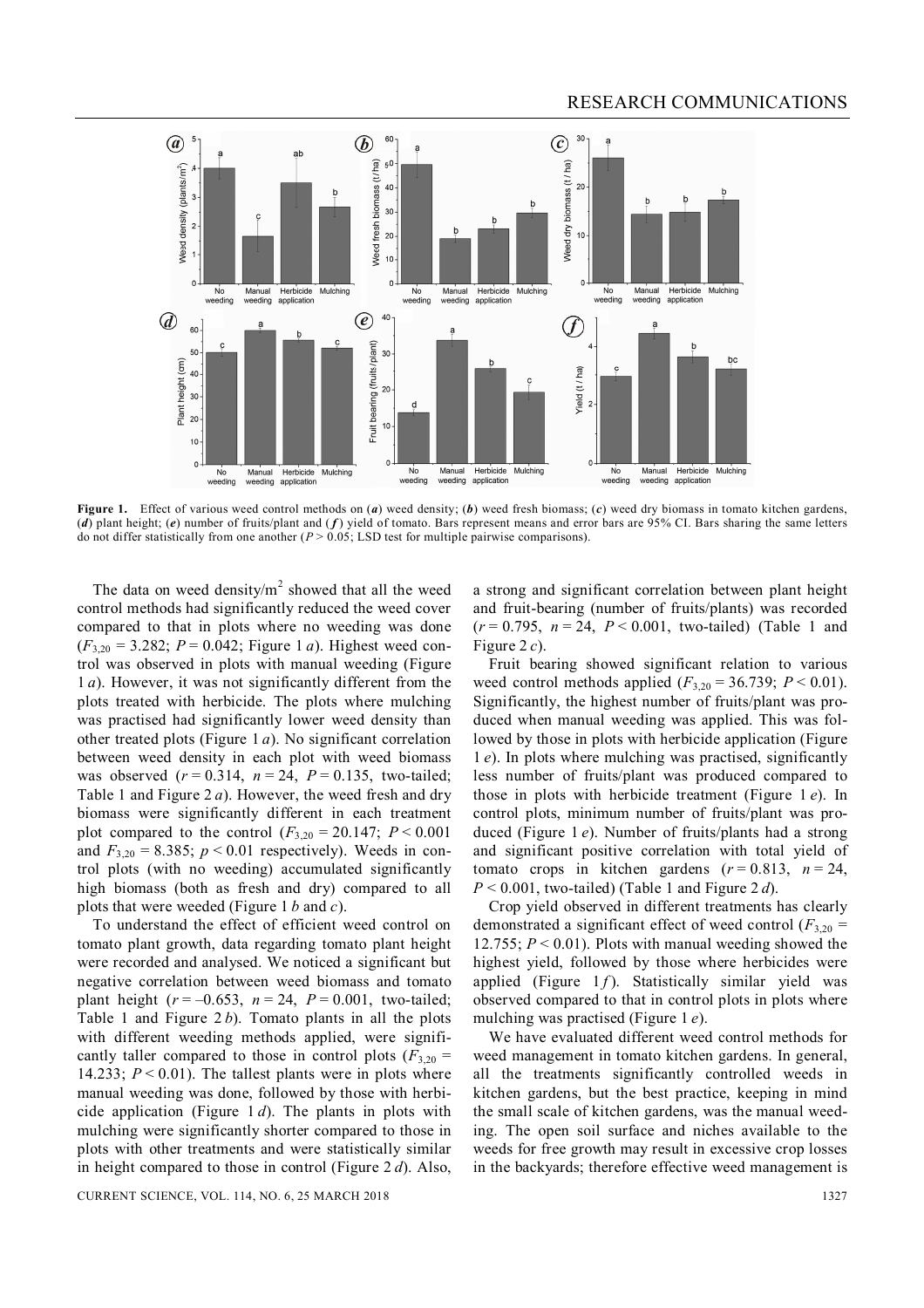## RESEARCH COMMUNICATIONS

**Table 1.** Correlation matrix of relationship between different characteristics of weeds and production attributes of tomato in kitchen gardens

| Characteristics                                                                        | Weed fresh biomass | Weed dry biomass     | Plant height                         | Fruits/plant                                       | Yield/ha                                                       |
|----------------------------------------------------------------------------------------|--------------------|----------------------|--------------------------------------|----------------------------------------------------|----------------------------------------------------------------|
| Weed density<br>Weed fresh biomass<br>Weed dry biomass<br>Plant height<br>Fruits/plant | 0.314              | $-0.02$<br>$0.711**$ | $-0.255$<br>$-0.653**$<br>$-0.537**$ | $-0.482*$<br>$-0.728**$<br>$0.797**$<br>$-0.553**$ | $-0.609**$<br>$-0.534**$<br>$0.612**$<br>$-0.349$<br>$0.813**$ |

\*Correlation is significant at the 0.05 level (two-tailed). \*\*Correlation is significant at the 0.01 level (two-tailed); *n* = 24.



**Figure 2.** Interaction between (*a*) weed density and weed fresh biomass, (*b*) weed fresh biomass and tomato plant height, (*c*) tomato plant height and fruits per plant and (*d*) weed density and tomato yield in kitchen gardens. The regression coefficient values (*r*) are adjusted.

required, regardless of the scale of backyard farming. These results are in agreement with some earlier reports $20-22$ , wherein higher weed populations were reported in control plots compared to those where manual weeding was practised.

Timely eradication of weeds in plots with manual weeding could be the possible reason for lower weed fresh biomass in these plots. Similarly, the allelopathic effect of herbicides might have inhibited germination, which resulted in less fresh and dry biomass of weeds in plots with manual weeding and mulching. Manual weed control has been well documented as the most effective weed control method on small scale $^{23,24}$ . Unger and Ackermann<sup>25</sup> reported that cover crops (live mulches) reduced weed biomass from 41% to 94%. Results of this study are in agreement with earlier reports<sup>26</sup> suggesting that weed fresh biomass is significantly reduced in manual weeding due to the ensured removal of weeds at the early stage of crop establishment in the field.

The reduction in fruits/plant observed in control plots can be associated with increased competition for moisture, light and nutrients. In addition, the decrease in fruits/plant was proportional to the duration of weed competition. Higher number of fruits/plant in plots where weeding practices were applied compared to that in control plots, might be due to better growth and development of tomato plants and availability of more resources, which resulted in more fruit production. These results are in agreement with earlier findings<sup>27</sup>. The improved fruit bearing in tomato plants when proper weeding was applied ultimately resulted in higher yields, as is obvious in our results. Similar findings have been reported earlier by Hassan *et al.*<sup>21</sup>, where increased plant height and improved yields were recorded due to application of proper weeding strategies.

Less competition for nutrients and other available resources in manual weed control plots resulted in higher yield of tomato in them. Our results are also confirmed